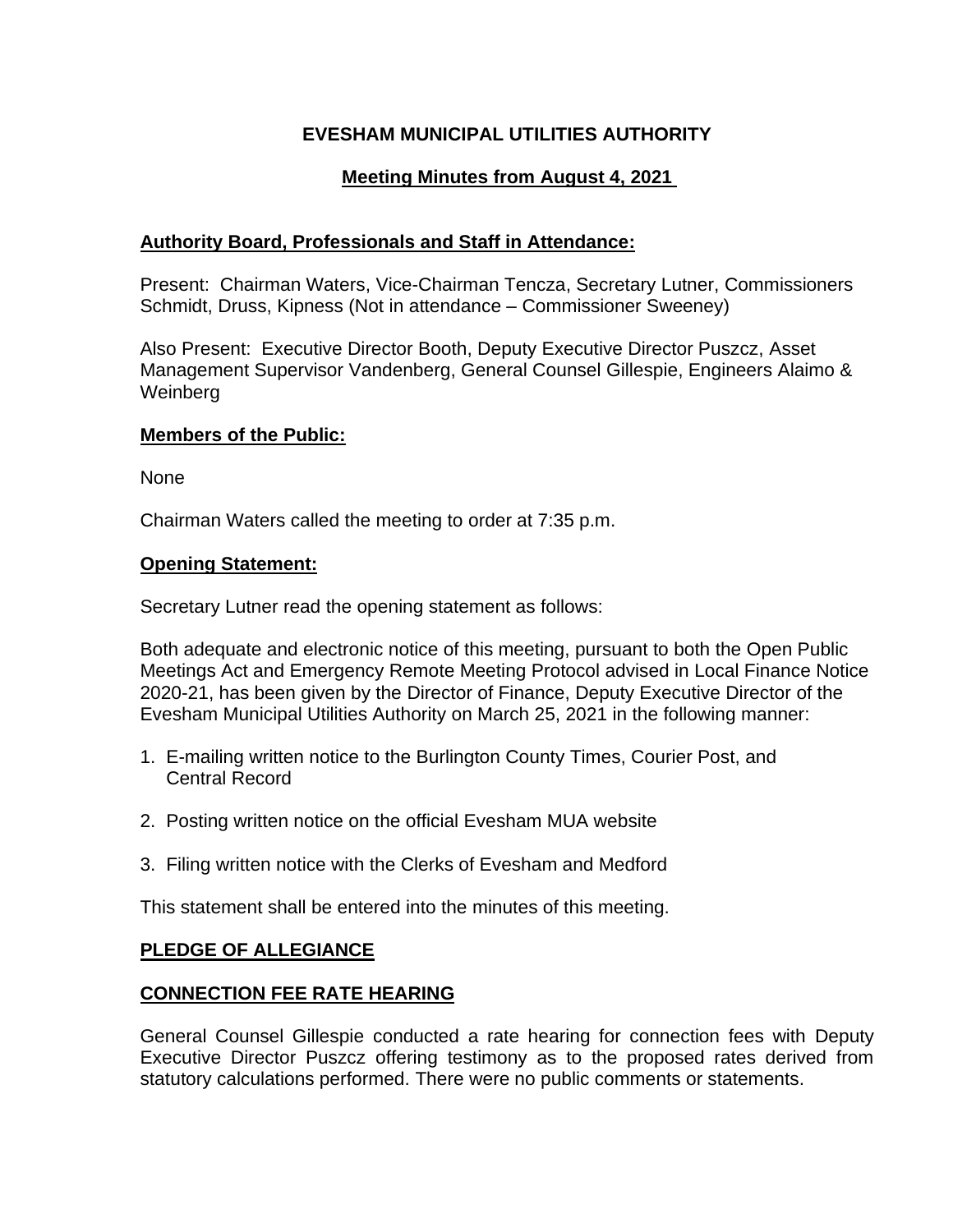**Resolution 2021-113: Approving adjustment to Connection Fee Rate Schedule** – On motion by Tencza, seconded by Lutner, it was moved to adopt **Resolution #2021- 113** approving the adjustment to the Connection Fee Rate Schedule.

RECORDED VOTE: AYE: Druss, Schmidt, Lutner, Tencza, Waters NAY: None ABSTAIN: None

MOTION CARRIED: 5-0-0

#### **APPROVAL OF MINUTES**

**July 7,2021** – On motion by Tencza, seconded by Lutner, it was moved to approve the minutes of July 7, 2021.

RECORDED VOTE: AYE: Druss, Lutner, Tencza, Waters NAY: None ABSTAIN: Schmidt (Not in attendance)

MOTION CARRIED: 4-0-1

**PUBLIC COMMENT** (Agenda Items only)

None

**Resolution 2021-114: Payment of Bills** – On motion by Tencza, seconded by Schmidt, it was moved to adopt **Resolution #2021-114** approving the payment of the July 2021 bills.

RECORDED VOTE: AYE: Druss, Schmidt, Lutner, Tencza, Waters NAY: None ABSTAIN: None

MOTION CARRIED: 5-0-0

**Resolution 2021-115: Refunds, Credits & Cancellations** – On motion by Schmidt, seconded by Lutner, it was moved to adopt **Resolution #2021-115** approving the July 2021 refunds, credits & cancellations.

RECORDED VOTE: AYE: Druss, Schmidt, Lutner, Tencza, Waters NAY: None ABSTAIN: None

MOTION CARRIED: 5-0-0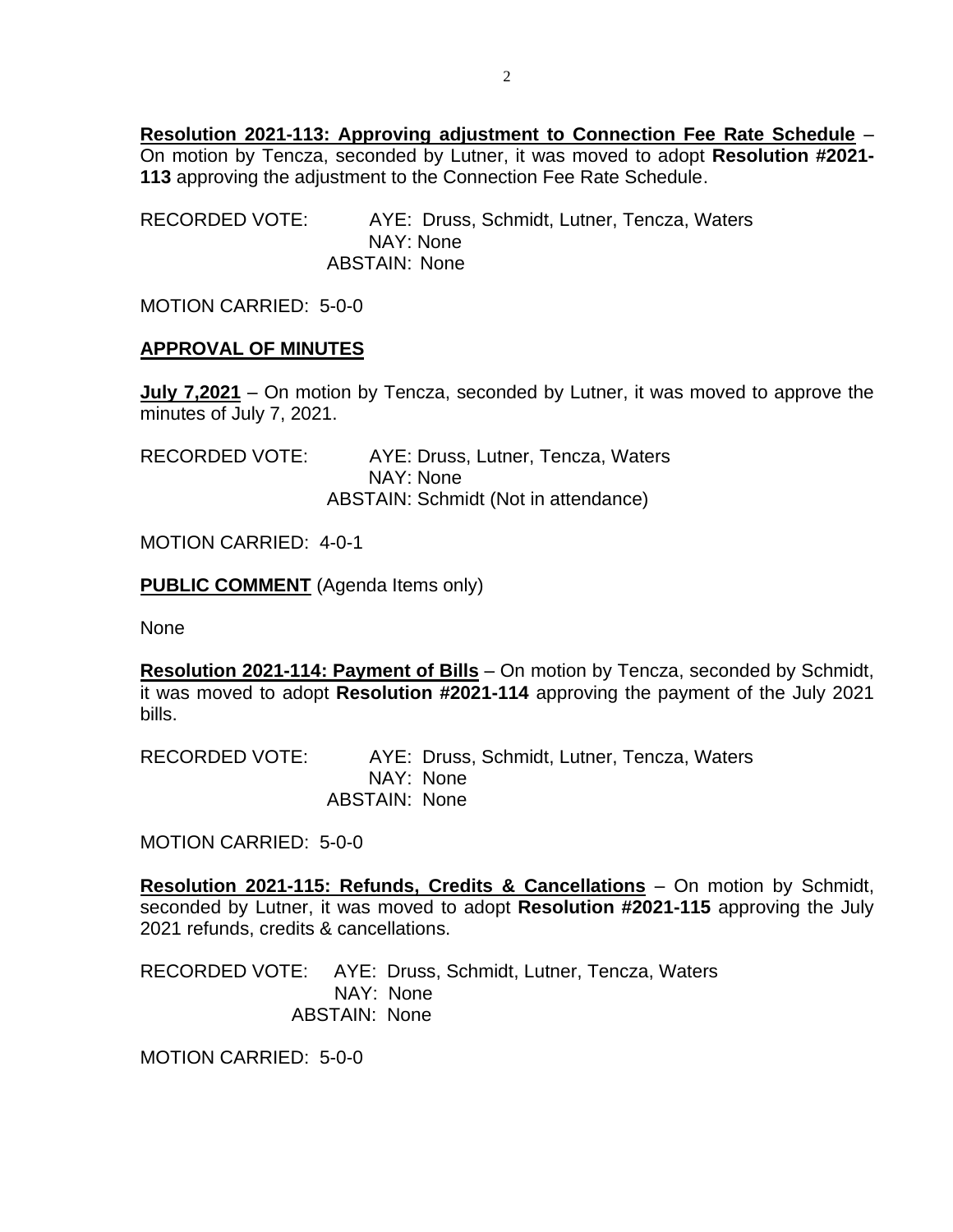**Resolution 2021-116: Authorizing Award of Contract through Sourcewell National Cooperative Purchasing Program** – On motion by Schmidt, seconded by Lutner, it was moved to adopt **Resolution #2021-116** authorizing award of contract through Sourcewell National Cooperative Purchasing Program to Staples Contract & Commercial LLC in the aggregate amount of \$25,000 to purchase office supplies for FY-22. Deputy Executive Director Puszcz explained that we have used their contract for the past few fiscal years. This has proven to be beneficial and we recommend to award for FY22.

RECORDED VOTE: AYE: Druss, Schmidt, Lutner, Tencza, Waters NAY: None ABSTAIN: None

MOTION CARRIED: 5-0-0

**Resolution 2021-117: Award of a one year Contract Extension in excess of \$6,600** – On motion by Tencza, seconded by Lutner, it was moved to adopt **Resolution #2021- 117** awarding a one year contract extension to Colortech Printing & Mailing in the amount of \$8,228.28 for Billing/collection statements processing services. Deputy Executive Director Puszcz explained that Colortech Printing and Mailing is our current vendor for processing statements. They continue to be a very dependable vendor. We wish to award them a one year contract extension with no increase in price.

RECORDED VOTE: AYE: Druss, Schmidt, Lutner, Tencza, Waters NAY: None ABSTAIN: None

MOTION CARRIED: 5-0-0

**Resolution 2021-118: Award of Contract in excess of \$6,600** – On motion by Tencza, seconded by Schmidt, it was moved to adopt **Resolution #2021-118** awarding a contract to Fisher Scientific in the amount of \$7,627.21 for a Heidolph Tuttnauer Electronic benchtop sterilizer. Executive Director Booth explained that this sterilizer will replace a 30 year old piece of equipment used in our laboratory.

RECORDED VOTE: AYE: Druss, Schmidt, Lutner, Tencza, Waters NAY: None ABSTAIN: None

MOTION CARRIED: 5-0-0

**Resolution 2021-121: Authorizing Actions to be performed on behalf of the Authority** – On motion by Lutner, seconded by Schmidt, it was moved to adopt **Resolution #2021-121** authorizing actions to be performed on behalf of the Authority for the remainder of the year. Deputy Executive Director Puszcz reminded the Board that during the reorganization meeting every February the Board adopts this resolution. The resolution details which personnel is authorized to perform necessary functions on behalf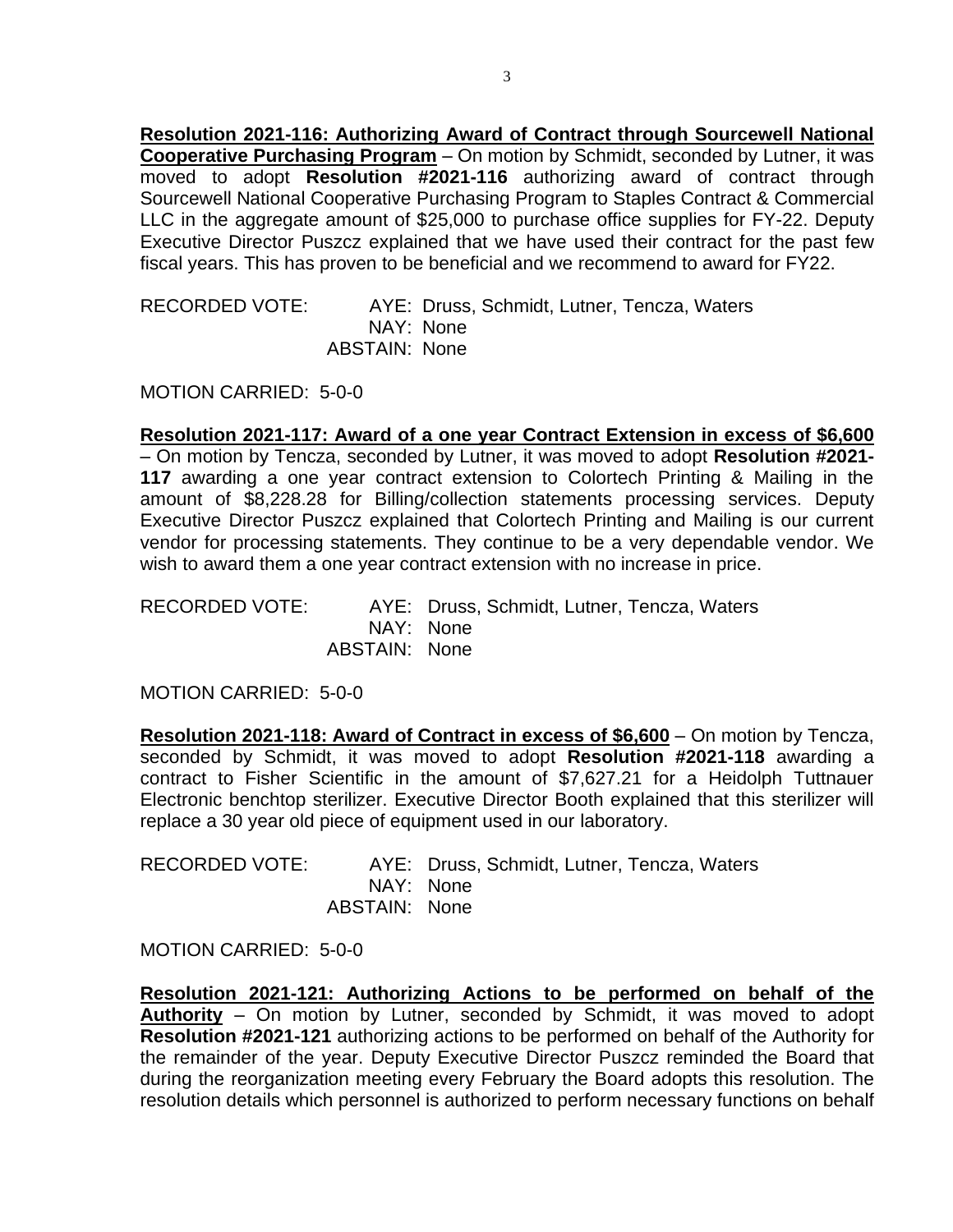of the Authority. Due to the personnel change of Executive Director, it is necessary to update and readopt this resolution.

RECORDED VOTE: AYE: Druss, Schmidt, Lutner, Tencza, Waters NAY: None ABSTAIN: None

MOTION CARRIED: 5-0-0

**Resolution 2021-122: Authorize Appointment of Fund Commissioner for New Jersey Utilities Joint Insurance Fund** – On motion by Tencza, seconded by Druss, it was moved to adopt **Resolution #2021-122** authorizing appointment of Fund Commissioner for New Jersey Utilities Joint Insurance Fund. Deputy Executive Director Puszcz explained due to the retirement of Executive Director Rollins, it is necessary to appoint a new Fund Commissioner for New Jersey Utilities Joint Insurance Fund.

RECORDED VOTE: AYE: Druss, Schmidt, Lutner, Tencza, Waters NAY: None ABSTAIN: None

MOTION CARRIED: 5-0-0

**Resolution 2021-123: Authorizing appropriation to Evesham Township** – On motion by Lutner, seconded by Tencza, it was moved to adopt **Resolution #2021-123** authorizing appropriation not to exceed 5% of the Authority's annual operating budget for FY 22 per Township request. Deputy Executive Director Puszcz explained that New Jersey statute allows that the Municipality may request up to 5% of our annual operating budget and to the extent that funds are available. The Township has requested 5% of FY22 Operating budget which equates to \$799,000.00.

RECORDED VOTE: AYE: Druss, Schmidt, Lutner, Tencza, Waters NAY: None ABSTAIN: None

MOTION CARRIED: 5-0-0

**Resolution 2021-124: Award of Contract in excess of \$6,600** – On motion by Lutner, seconded by Schmidt, it was moved to adopt **Resolution #2021-124** awarding a contract to TTI Environmental Inc. in the amount of \$6,905.00 for Elmwood WWTP Fuel Station Stage II Vapor Recovery Decommissioning. Executive Director Booth explained that this is the fuel recovery on the Elmwood WWTP fuel station where all of the Authority and Municipal vehicles get their fuel. In 2010 the federal government mandated that all vehicles be equipped with vapor recovery. We do not have any vehicles older that 2010. We are updating the fuel recovery to a conventional style system.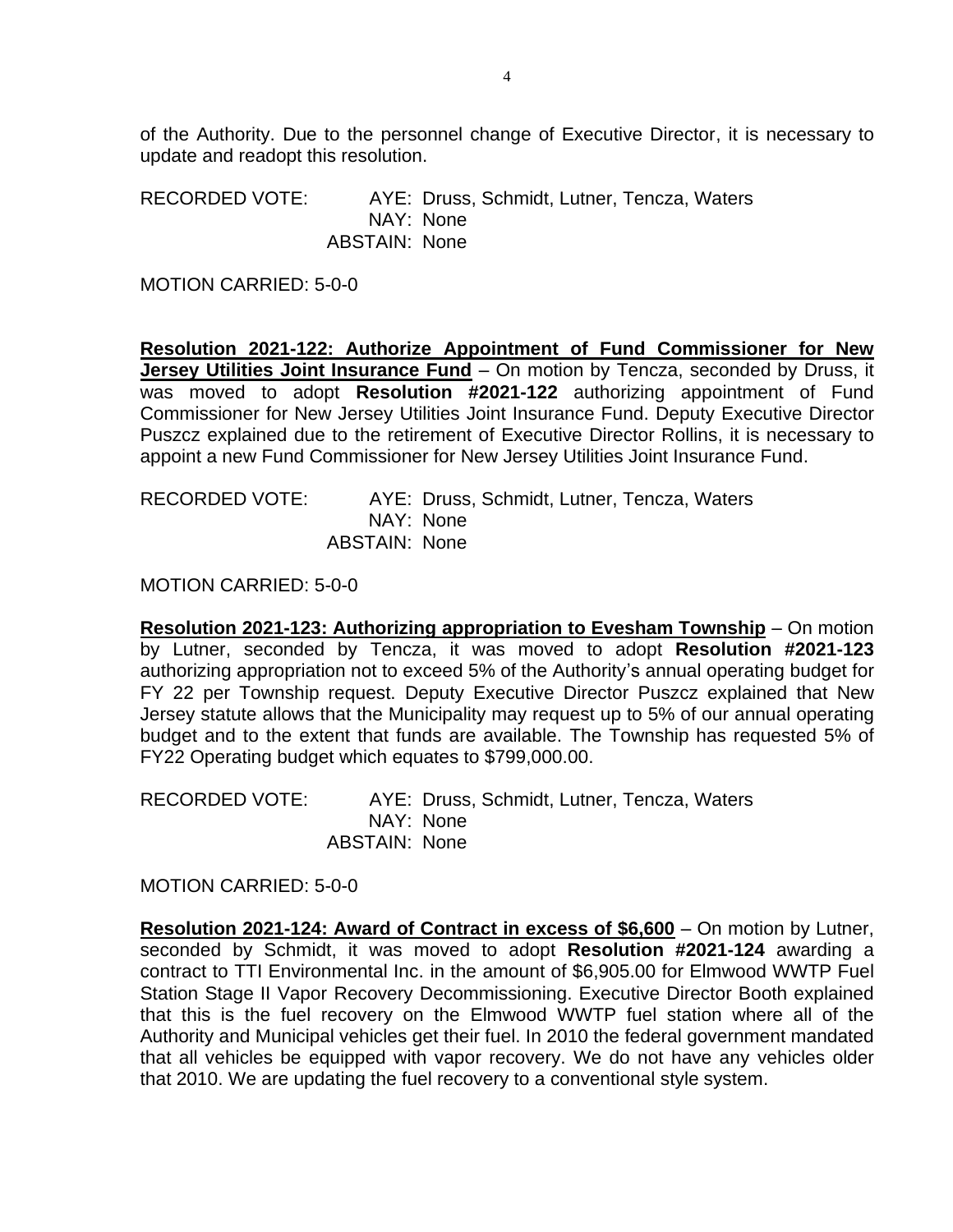RECORDED VOTE: AYE: Druss, Schmidt, Lutner, Tencza, Waters NAY: None ABSTAIN: None

MOTION CARRIED: 5-0-0

**Resolution 2021-126: Award of Contract in excess of \$6,600** – On motion by Lutner, seconded by Schmidt, it was moved to adopt **Resolution #2021-126** awarding a contract to Gayle Corp. in the amount of \$6,968.40 for (2) two T4A3-B Gorman Rupp rotating assemblies for Westerly Drive lift station. Executive Director Booth explained that over time pumps wear down and reduce efficiency which drives up energy cost and slows down production. These two pumps will replace older pumps in the system.

RECORDED VOTE: AYE: Druss, Schmidt, Lutner, Tencza, Waters NAY: None ABSTAIN: None

MOTION CARRIED: 5-0-0

**Resolution 2021-127: Extending Authorization on Various Forms of Financial Accommodations and Relief previously authorized by Resolutions 2020-67 and 2020-100** – On motion by Lutner, seconded by Schmidt, it was moved to adopt **Resolution #2021-127** extending authorization on Various Forms of Financial Accommodations and Relief previously authorized by Resolutions 2020-67 and 2020- 100. Deputy Executive Puszcz explained that Executive Order number 246 was issued on June 14, 2021 which extends the grace period for water and sewer services for residential customers that cannot be discontinued for nonpayment. The period has been extended through December 31, 2021.

RECORDED VOTE: AYE: Druss, Schmidt, Lutner, Tencza, Waters NAY: None ABSTAIN: None

MOTION CARRIED: 5-0-0

#### **EXECUTIVE DIRECTOR'S REPORT**

Executive Director Booth informed the Board that there were no water or sewer violations since our last meeting. On Wednesday, July 7, 2021 we had a 50,000 gallon sewer system overflow at the Elmwood WWTP. There was an electrical failure that shut down our servers which did not alert the Authority of the issue. We had Authority employees out as soon as we were notified and they were able to rectify the situation within hours. On July 9, 2021 we had a six inch water main break on Westerly Drive. This was resolved within four to five hours and water was fully restored for residents. A sink hole developed on Crown Royal Parkway. It was a sinkhole that was above a 20 inch sanitary gravity sewer line. We believe it was contributed by hydrosulfite gas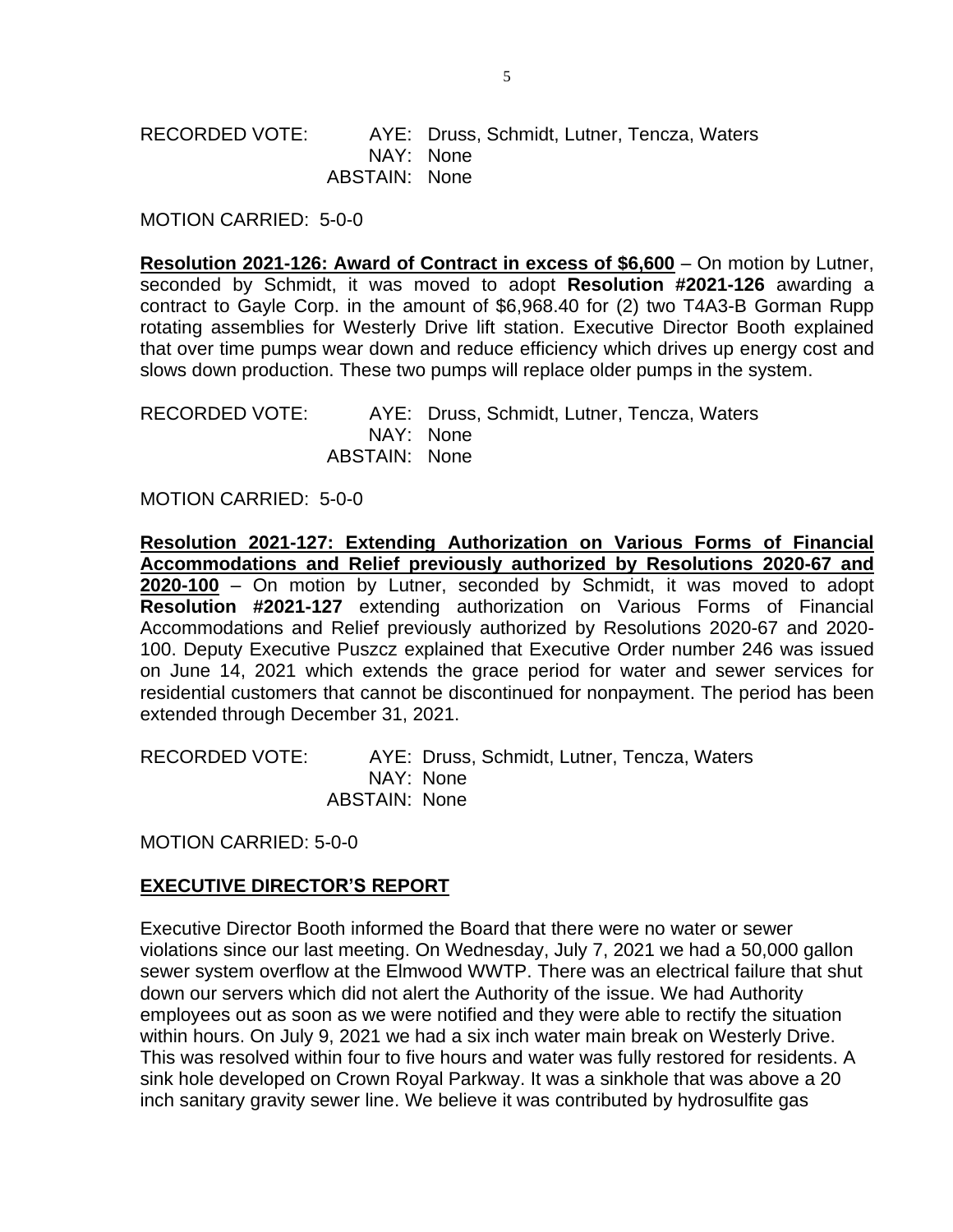deteriorating the concrete and the lining of the pipe. This was repaired by R.D. Zeuli Inc. due to the size of the project. We had one odor complaint, which was caused by the homeowner's hot water heater. We suggested they flush their water heater which resolved the issue.

Executive Director Booth reminded the Board that the New Jersey AWWA will hold their annual conference in Atlantic City at the Borgata on August 31, 2021 through September 2, 2021. WEF Tec will hold their annual conference in Chicago this year and will also have an on-line version from November 16<sup>th</sup> through the 18<sup>th</sup>. If anyone is interested, please contact Chris Krimmel.

Executive Director Booth informed the Board that Laboratory Manager Kaitlyn Fare will attend next month's meeting to discuss the Consumer Confidence Report.

## **Resolution 2021-119: Extension of W-4/S-4 permits for Evesham Retirement**

**Residence –** On motion by Tencza, second by Schmidt, it was moved to adopt **Resolution 2021-119** approving an extension of W-4/S-4 permits for Evesham Retirement Residence – 405 Lippincott Drive. Executive Director Booth explained that this project has been in development since 2010. It has gone through three developers. Executive Director Booth requests that the Board extend the permits for 24 months.

RECORDED VOTE: AYE: Druss, Schmidt, Lutner, Tencza, Waters NAY: None ABSTAIN: None

MOTION CARRIED: 5-0-0

## **ENGINEER'S REPORT**

**Review of Engineer's Status Report**

**Update: South Side Water Storage Tank** – Nothing new to report.

**Update: Route 70 Water Main** – We continue to work on the easements.

**Update: Route 70 Sewer Main** – We continue to work on the easements.

**Update: Elmwood WWTP Resiliency Improvements** – Most of the work is complete. They are waiting for flood gates to be delivered.

**Resolution 2021-120: Approval of Change Order #2** – On motion by Schmidt, seconded by Lutner, it was moved to approve **Resolution 2021-120** approving Change Order #2 in the amount of \$16,159.78 to MBE Mark III Electric, Inc.

RECORDED VOTE: AYE: Druss, Schmidt, Lutner, Tencza, Waters NAY: None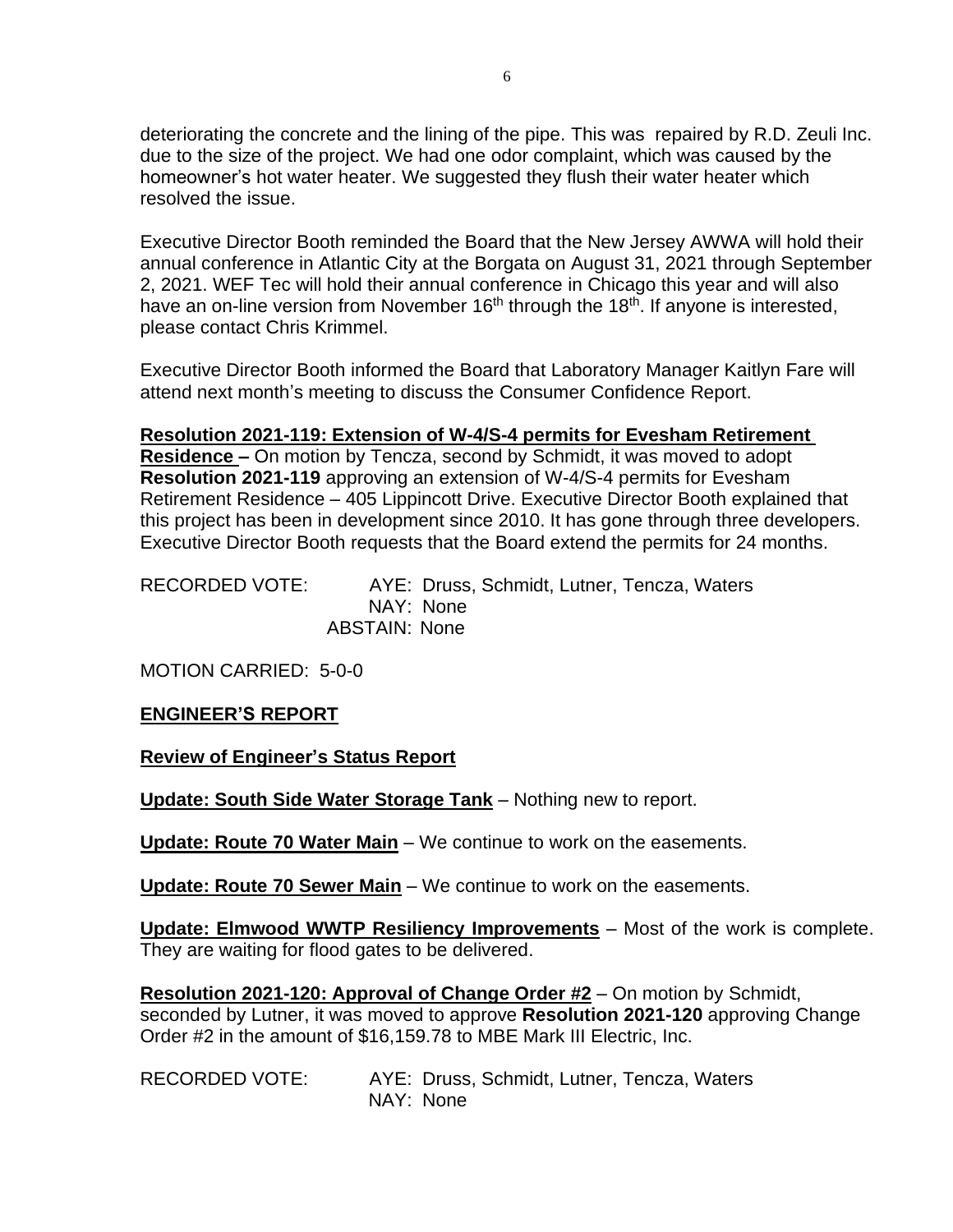#### ABSTAIN: None

MOTION CARRIED: 5-0-0

**Update: Knox Boulevard Water Main Replacement** – The contractor has a few punch list items remaining.

**Update: Heritage Village (Phase 2) Water Main Replacement** – The design is near completion and should be done this month.

**Update: Elmwood Storage Building** – This project has been placed on hold due to availability of funds.

**Update: Elmwood Tertiary Filter Rehabilitation** – The first filter is currently being installed and will be in service this month. The second filter will be installed in early September.

**Update: Woodlake Drive Water Main** – This project is complete.

**Update: Well No. 7 Building** – We will be advertising for bids in August and accepting them in September.

**Update: Greenbrook Drive Water Main Replacement** – RTW Construction completed the paving this week. The new water main has been replaced.

**Update: Defense Drive Water Main Replacement** –Coastline Construction has completed replacing the water main and has connected each service. Paving is complete.

**Resolution 2021-125: Approval of Change Order #1** – On motion by Tencza, seconded by Druss, it was moved to approve **Resolution 2021-125** approving Change Order #1 in the credit amount of \$15,500.00 to Coastline Construction, LLC.

RECORDED VOTE: AYE: Druss, Schmidt, Lutner, Tencza, Waters NAY: None ABSTAIN: None

MOTION CARRIED: 5-0-0

**Update: North Cropwell Sewer Siphon –** The design is complete. Quotes will be received on August 10, 2021.

**Update: Kings Grant WWTP Internal Recycle Pipe –** We will receive bids on August 17, 2021.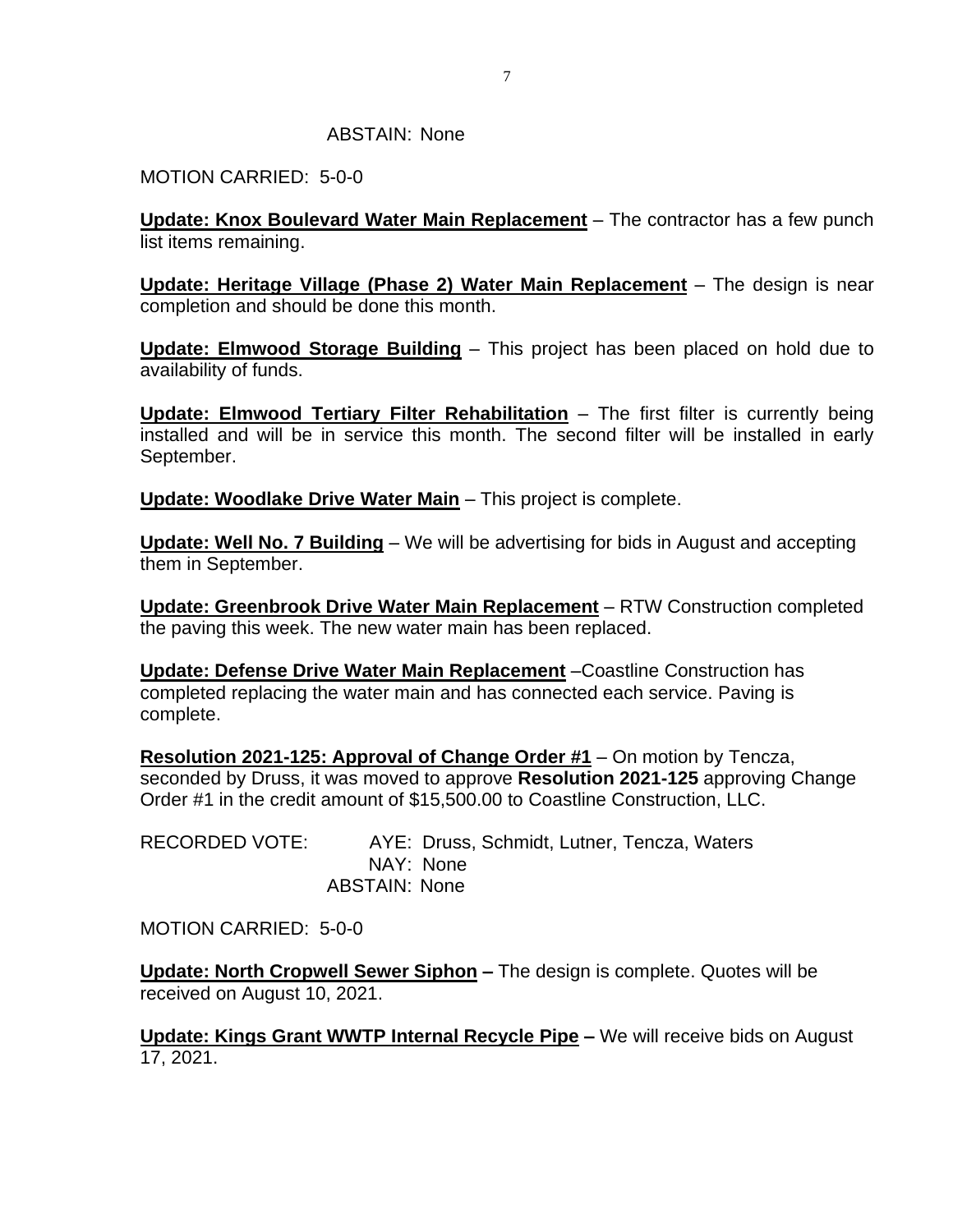**Update: Kings Grant Effluent Force Main Replacement –** The field survey is complete and the design is underway. This will be completed in September.

## **GENERAL COUNSEL'S REPORT**

General Counsel Gillespie had nothing new to report.

#### **PUBLIC COMMENT**

None

## **BOARD COMMENTS**

Commissioner Kipness mentioned that a member of the Environmental Commission approached him to possibly do something during "Water" week which is held every May. Commissioner Kipness thought it would be a great opportunity to promote the quality of our water and services.

Commissioner Druss congratulated Executive Director Booth on his quick response of the sewer system overflow at the Elmwood WWTP. He expressed appreciation to Deputy Executive Director Puszcz on her work on the rate hearing.

Commissioner Schmidt congratulated Executive Director Booth on his new appointment. He believes he will do a wonderful job. He questioned Deputy Executive Director Puszcz on the monthly financials for the year to date and he noted that the Authority is at 80% of its expense budget and that is a great result. Deputy Executive Director Puszcz confirmed that the Authority is very consistent year after year. She does see that continuing. She was happy with how the revenues exceeded the budget on both the water and sewer side. She believes when the Board approved the rate adjustment from the sewer to the water, it was the right thing to do because the water and sewer revenues seem to be doing very well.

Commissioner Lutner congratulated Executive Director Booth on his new position. He also congratulated Deputy Executive Director Puszcz on the rate hearing. He believes she did a very good job.

Commissioner Tencza concurred with all of the other commissioners' comments. He congratulated Executive Director Booth on his new position. He expressed appreciation to Executive Director Booth and Asset Management Supervisor Vandenberg for their participation in National Night, out which was held yesterday, August 3, 2021.

Chairman Waters expressed appreciation to Commissioner Tencza on his participation in National Night out. He believes it was a very successful event. He expressed appreciation to Executive Director Booth and Asset Management Supervisor Vandenberg in their participation. He also expressed appreciation to Executive Director